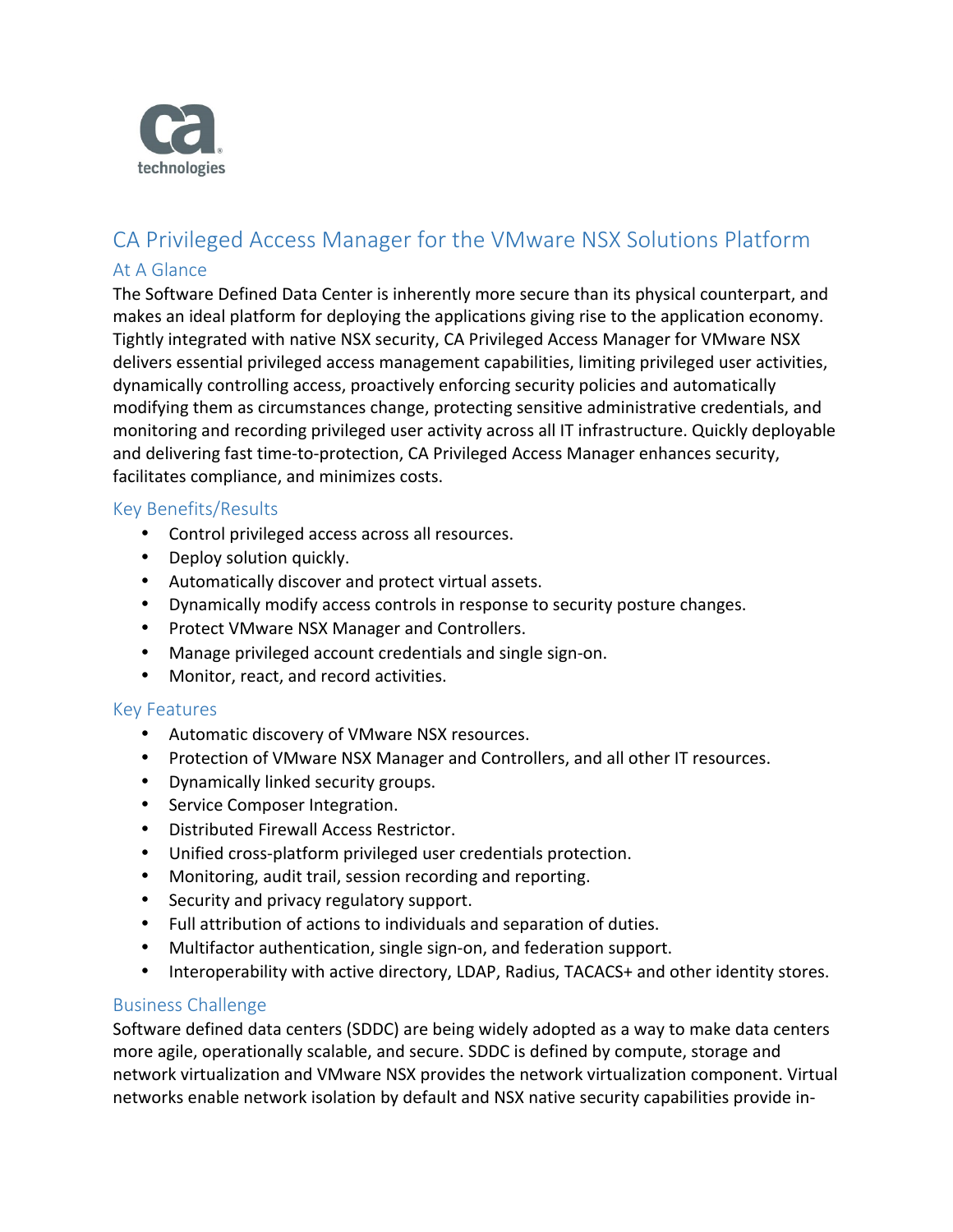kernel, scale-out firewalling with line-rate performance distributed to every hypervisor, automated provisioning of security services automated workload moves/adds/deletes, and granular policy enforcement at the virtual level. Managing privileged user access is an essential task to ensure security, compliance, and efficient operations.

#### Solution Overview

CA Privileged Access Manager offers the industry's first privileged access management integration with VMware NSX, VMware's network virtualization platform for the softwaredefined data center. CA Privileged Access Manager's NSX solution is seamlessly integrated with VMware's NSX. By leveraging NSX's distributed firewall and dynamic tagging and grouping capabilities, CA Privileged Access Manager allows for automated access and monitoring of all privileged user connections. That helps secure system access for NSX administrators, while improving operational efficiencies.

Available as an Open Virtualization Format (OVF) virtual appliance and fully integrated with the VMware management environment, CA Privileged Access Manager for VMware NSX enhances NSX native security by controlling privileged access and limiting sensitive administrative activities in VMware NSX Manager by monitoring and recording privileged user activity, proactively enforcing separation of duties, providing full password and credential management, and enabling a single point of privileged identity management for all of VMware and other IT resources.

# CA Privileged Access Manager

Privileged Identity and Access Management for the Hybrid Enterprise



#### Critical Differentiators

CA Privileged Access Manager is a simple-to-deploy, automated, proven solution for privileged access management in physical, virtual and cloud environments. CA Privileged Access Manager for VMware NSX enhances VMware NSX's native security capabilities and adds fine-grained access control.